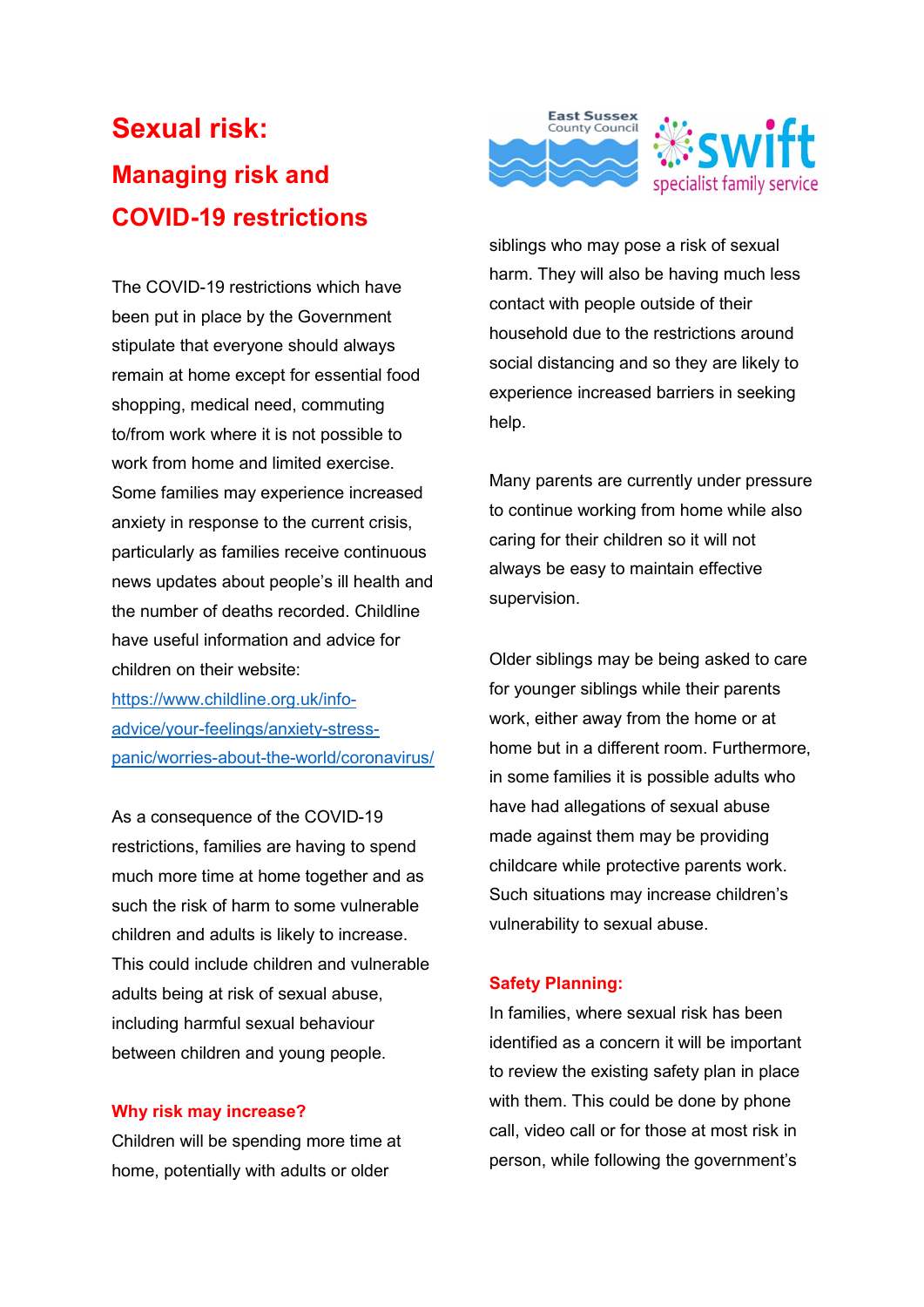most current social distancing and hygiene advice.

Any safety plan will need to be specific to each family; however, the key aim will be to work with parents to help them identify the key risks, including hot spot areas of the home and hot spot times of the day in which child sexual abuse, including harmful sexual behaviour between children could occur. This could include times when supervision is reduced, such as when a parent is working, leaving the family home for food shopping or medical needs. In developing or reviewing a safety plan, it will therefore be important to consider what safety measures can be put in place to negate the risks caused by the physical absence of a protective parent.

## Keeping children who have experienced sexual abuse safe:

Research has found that teachers and teaching assistants are the professionals whom children are most likely to make disclosures of sexual abuse. This is likely to be due to teachers and teaching assistants being the professionals with whom children have the most contact and feel able to trust.

There are many barriers which can prevent children from disclosing child sexual abuse. These can include them having been threatened by the abuser; fear of the consequences, e.g. getting into trouble, being taken away, not wanting the abuser to get into trouble; fear they will not be believed; lack of understanding; communication or learning difficulties etc.

Given the current COVID-19 restrictions, children may feel even less able to seek support, especially if they are not having contact with anyone, outside of the family home.

To ensure children feel more able to share worries, consider the following:

- Speak to protective parents about ensuring they have regular checkins with their children to see how they are coping and if they have any concerns. Open communication in families helps to protect children from abuse as they are encouraged to talk about worries.
- Maintain telephone/Skype contact with at risk children so they have access to someone outside the household. Remind the child who they can contact if they feel worried and how?
- Get the safe family network on board – encourage protective family members from other households to contact those children at risk by telephone, Skype or messenger to check-in with children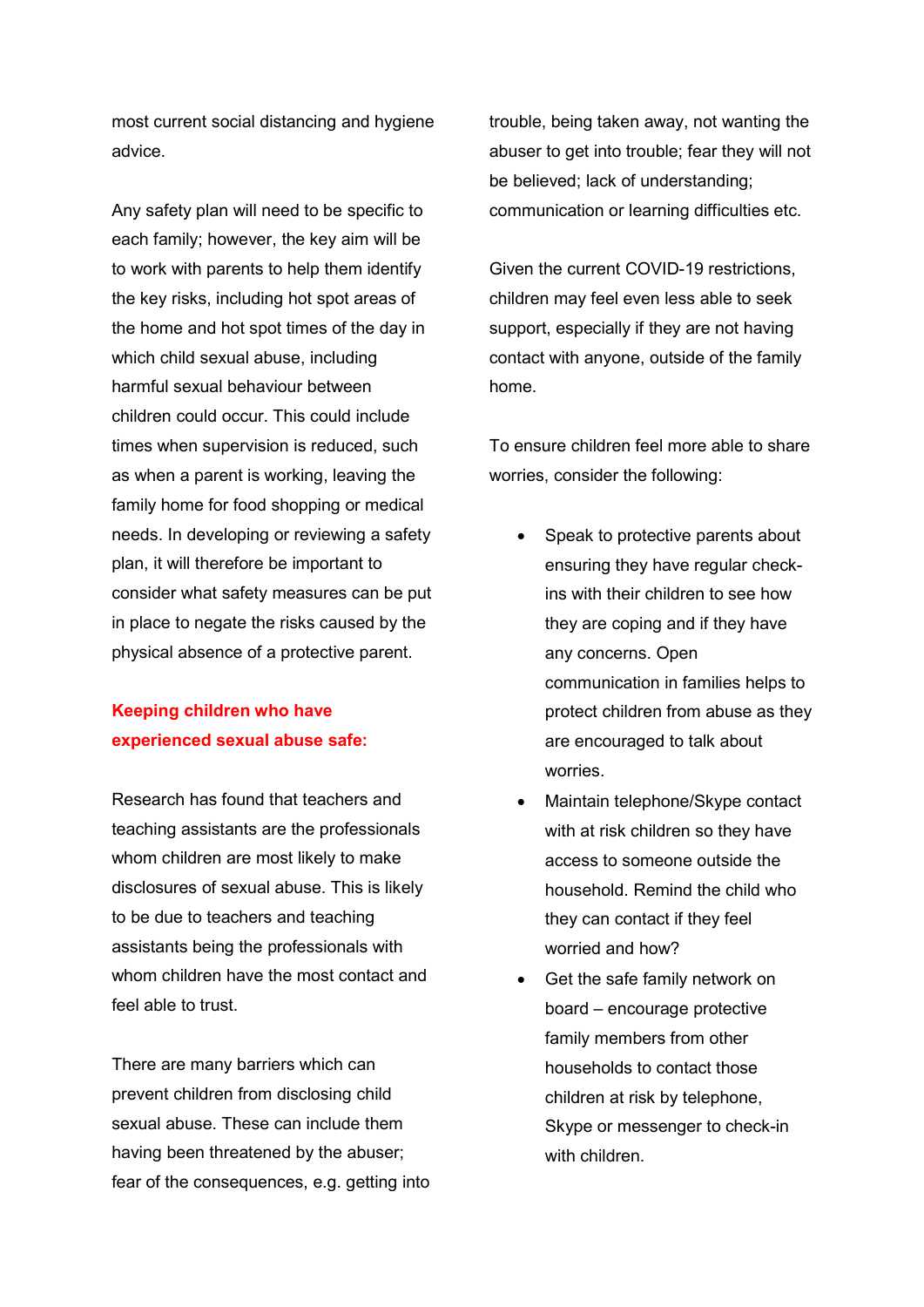• Create or review a family safety plan with the parents and children, including the reasons for this and how the children can access their support network. This could be done by telephone call or Skype.

Restrictions on social contact and mobility doesn't mean those at risk shouldn't seek to protect themselves or others. Considering how to do this and where to go will be made more difficult given the current situation but exploring options is still important, even if this means seeking direct help from someone outside of their household.

## Young people and children who display harmful sexual behaviour:

The school environment and organised clubs and activities help children and young people to meet different needs through healthy means and can provide them with a safe place. The current COVID-19 restrictions may increase risk for children particularly in homes where there are concerns around neglect and domestic abuse. Harmful sexual behaviour can sometimes occur in response to unmet needs or trauma.

Parents/carers could use the school closures to their advantage by engaging their children in a range of activities at home to develop bonds and they could educate their children about consent and

safe touch. The NSPCC's PANTS rule provides simple and clear messages, which will be easy for parents to talk through with their children, especially younger children. SWIFT can also provide resources which parents/carers can use to teach their children about keeping safe. Please email

SWIFT.Referrals@eastsussex.gov.uk to request resources.

## Responding to incidents of harmful sexual behaviour: Four Step Approach

The four-step approach is a simple strategy which can be used by parents/carers as a way of appropriately responding to incidents of harmful/problematic sexual behaviour that occur. It would be useful to revisit these steps with parents/carers at the current time due to stress levels being heightened and the risk of parents/carers responding in an over emotional manner. The four steps are as follows:

#### 1) Stop the behaviour

Do not address the behaviour while the child is still doing it. Separate the children and tell them to stop what they are doing.

#### 2) Define the behaviour

Be clear what behaviour the child is doing that is inappropriate. Describe what you see to the child so they have a clear understanding of what they need to change.